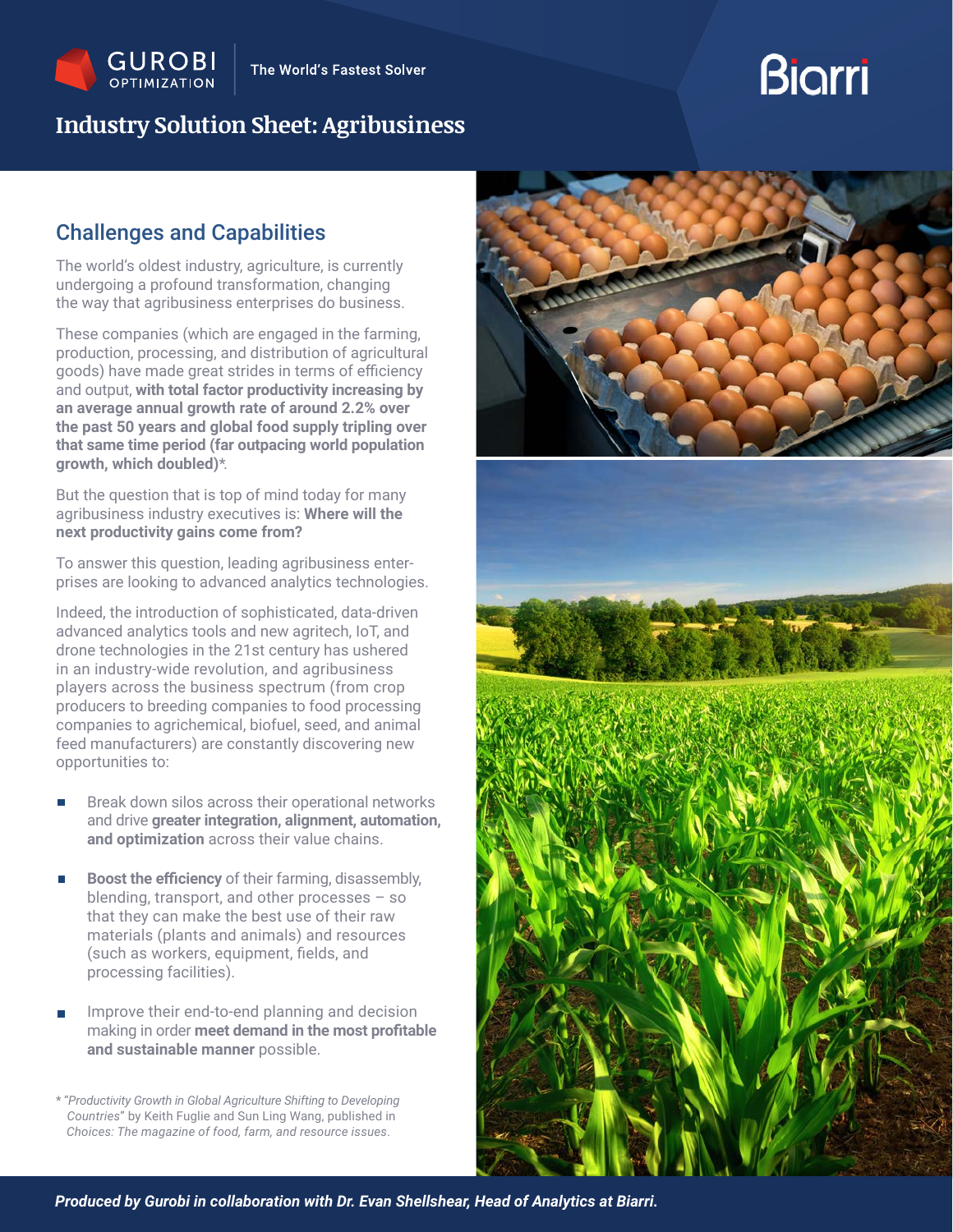

# **Biarri**

## **Industry Solution Sheet: Agribusiness**

One key technology that is helping to fuel this revolution is mathematical optimization  $-$  a powerful prescriptive analytics software tool that enables agribusiness players to make optimal, data-driven plans and decisions and move products from farm to factory to market to table in the most operationally- and cost-efficient way.

Indeed, with mathematical optimization, agribusiness companies can make the best possible decisions – while taking into account forecasted and real-time market demand, weather patterns, price fluctuations and exchange rates, and other factors – in wide range of strategic, tactical, and operational areas including:

- Portfolio: Which products to produce and when to produce them?
- П Production: How to schedule, manage, and utilize critical resources and run farming, breeding, and production operations?
- П Raw Materials: How to process (disassemble, assemble, blend, and package) raw materials to transform them into products?
- Workforce: How to create rosters and schedules for workers?
- Logistics: How to transport products across the entire supply chain network?
- **Inventory:** Which products to keep in which locations at specific times?

Leading agribusiness enterprises utilize mathematical optimization – in a wide variety of off-the-shelf and custom-built applications – to cultivate, facilitate, and automate optimal, integrated planning and decision making and realize tremendous business benefits including superior on-time, in-full (OTIF) delivery performance and service levels, better utilization of resources and raw materials, reduced operating costs and excess inventory, and greater revenue growth and profitability.

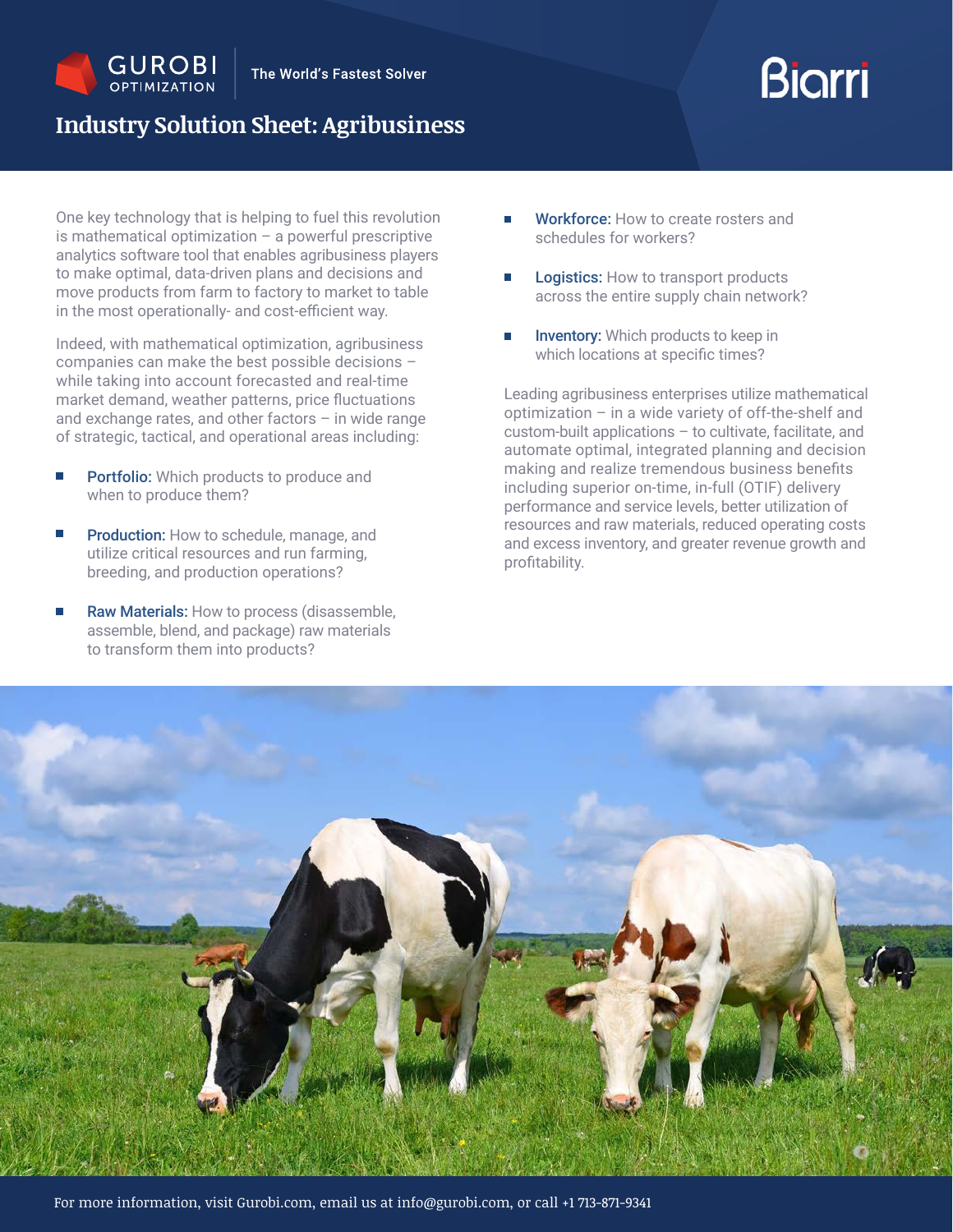

## **Industry Solution Sheet: Agribusiness**

# **Biarri**

## Optimizing Operations Across The End-to-End Agribusiness Value Chain

With mathematical optimization, agribusiness companies can foster greater alignment, agility, efficiency, and profitability across their end-to-end operations.



### Supply Chain Network Design

#### Demand Forecasting and Planning

Utilizing mathematical optimization techniques like constrained forecasting in combination with machine learning to improve forecast accuracy.

Product Portfolio Optimization Selecting the best mix of products to satisfy market demand and increase profit.

#### Supply Planning

Optimally matching supply with forecasted demand to maximize profit margins and customer satisfaction.

#### Farming, Breeding, Collection, and Production Operations

Optimizing the utilization of critical resources (including workforce and machines) in order to boost efficiency and output and minimize costs.



#### Inventory Management

Optimizing inventory levels (storing the right amount and type of goods in the right locations at the right times) in order to reduce holding costs while maximizing service levels.



Transport and Distribution



Retail